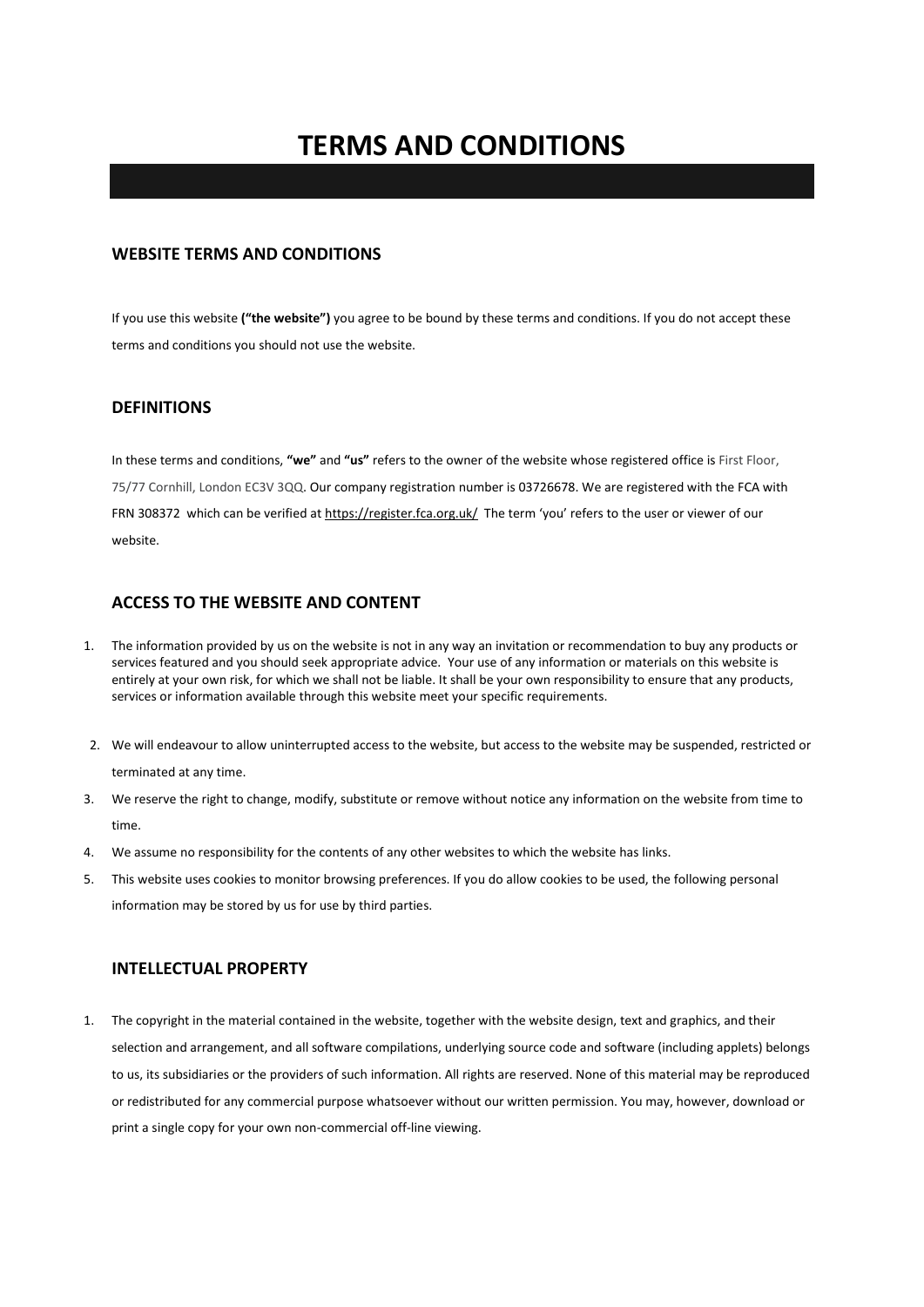- 2. All data contained in or extracted from the website using a quote generator (including any premiums) belongs to us or the providers of such information. All rights are reserved. None of this data may be reproduced, redistributed or used in any price or premium comparison without our written permission.
- 3. This website contains material which is owned by or licensed to us. This material includes, but is not limited to, the design, layout, look, appearance and graphics. Reproduction is prohibited other than in accordance with the copyright notice, which forms part of these terms and conditions. Nothing on the website confers on any user the right to use any such logo, name, image or trademark.
- 4. You shall retain ownership of all copyright in data you submit to the website. You grant us a world-wide exclusive, royaltyfree, non-terminable licence to use, copy, distribute, publish and transmit such data in any manner.
- 5. Unauthorised use of this website may give rise to a claim for damages and/or be a criminal offence.
- 6. From time to time, this website may also include links to other websites. These links are provided for your convenience to provide further information. They do not signify that we endorse the website(s). We have no responsibility for the content of the linked website(s).

#### **EXCLUSIONS OF LIABILITY**

- 1. We use reasonable endeavours to ensure that the data on the website is accurate and to correct any errors or omissions as soon as practicable after being notified of them. We do not monitor, verify or endorse information submitted by third parties for posting on the website and you should be aware that such information may be inaccurate, incomplete or out of date. To the extent permitted by applicable law, we disclaim all warranties and representations (whether express or implied) as to the accuracy of any information contained on the website. We do not guarantee that the website will be fault free and do not accept liability for any errors or omissions.
- 2. Due to the nature of electronic transmission of data over the internet, and the number of users by whom data is posted on to the website, any liability we may have for any losses or claims arising from an inability to access the website, or from any use of the website or reliance on the data transmitted using the website, is excluded to the fullest extent permissible by law. In no event shall we be liable for any indirect loss, consequential loss, loss of profit, data, revenue, business opportunity, anticipated savings, goodwill or reputation whether in contract, tort or otherwise arising out of or in connection with this agreement or use of the website save where such liability cannot be excluded by law.
- 3. We do not give any warranty that the website is free from viruses or anything else which may have a harmful effect on any technology.

#### **PRODUCT AND SERVICES TERMS AND CONDITIONS**

- 1. The content of the website does not constitute an offer by us to sell products and services. Your application to purchase a product or service represents an offer by you that we may accept or reject depending on the terms and conditions of that product or service. After you make an application through the website to purchase a product or service, on the basis that the product or service is available to you and your offer is accepted, you will receive confirmation of your purchase.
- 2. The information on the website does not necessarily represent complete details of all terms, conditions and exclusions and the precise cover provided will be included in the policy documents and other related documents issued to you.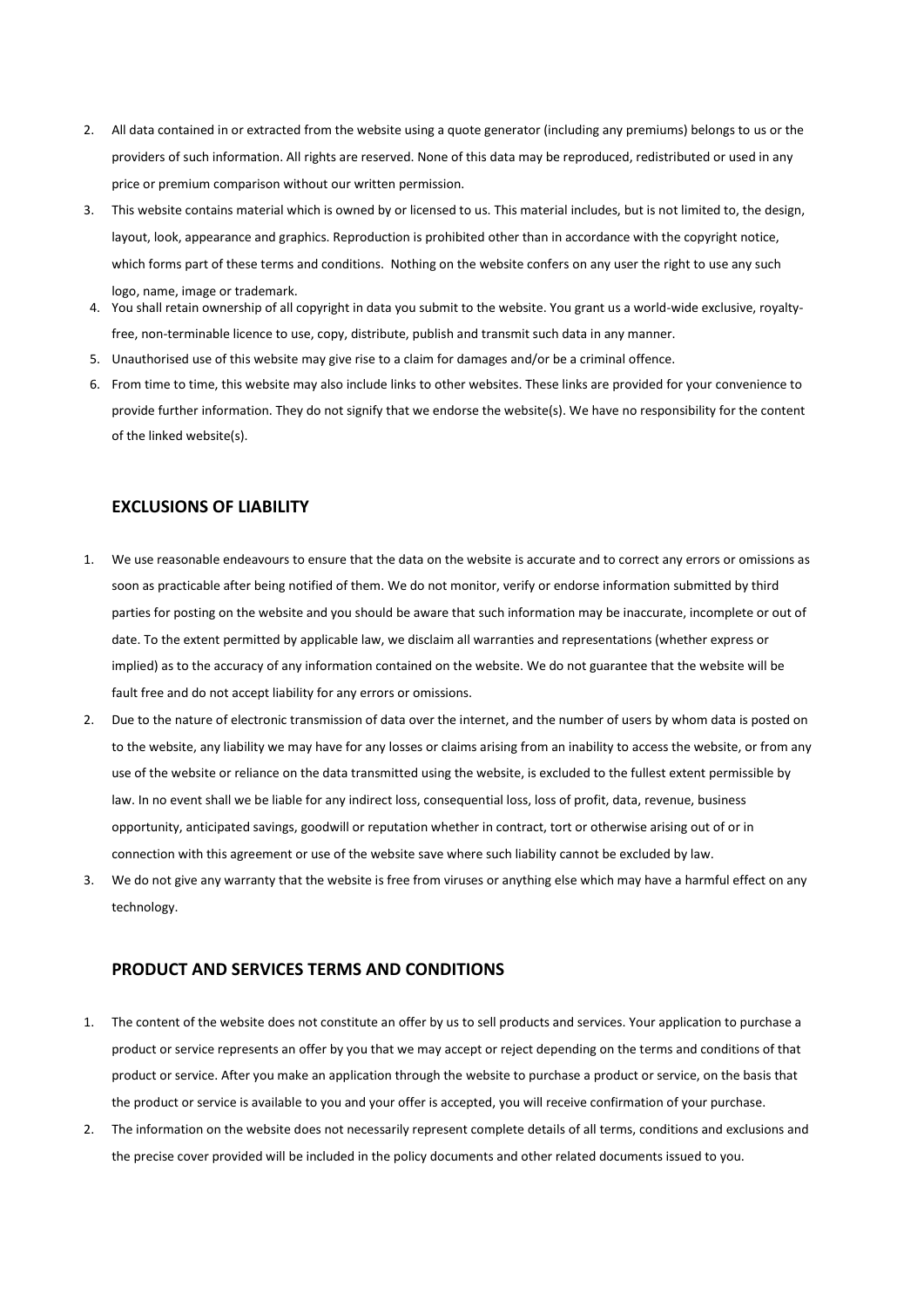- 3. If you apply for any product or service detailed on the website, these terms and conditions of use should be read in conjunction with any other terms and conditions relating to that product or service and, in the event of any conflict between these terms and conditions and the specific product or service terms and conditions, the latter shall prevail.
- 4. Prices and details of products and services posted on the website are subject to change without notice. All products and services are subject to availability and we give no guarantee in this regard.

# **HOW WE USE COOKIES**

- 1. A cookie is a small file which asks permission to be placed on your computer's hard drive. Once you agree, the file is added and the cookie helps analyse web traffic or lets you know when you visit a particular site. Cookies allow web applications to respond to you as an individual. The web application can tailor its operations to your needs, likes and dislikes by gathering and remembering information about your preferences.
- 2. We use traffic log cookies to identify which pages are being used. This helps us analyse data about webpage traffic and improve our website in order to tailor it to customer needs. We only use this information for statistical analysis purposes and then the data is removed from the system.
- 3. Overall, cookies help us provide you with a better website by enabling us to monitor which pages you find useful and which you do not. A cookie in no way gives us access to your computer or any information about you, other than the data you choose to share with us.
- 4. You can choose to accept or decline cookies. Most web browsers automatically accept cookies, but you can usually modify your browser setting to decline cookies if you prefer. This may prevent you from taking full advantage of the website.

#### **USER NAME AND PASSWORD**

- 1. On registering with us, you are issued with a user name and password which must be used in order to access certain restricted parts of the website. The user name and password are personal to you and are not transferable.
- 2. Your name and password are the methods used by us to identify you and, so, are very important. You are responsible for all information posted on the website by anyone using your user name and password and any payments due for services accessed through the website by anyone using your user name and password. Any breach of security of a user name and password should be notified to us immediately.
- 3. You may not adapt or circumvent the systems in place in connection with the website, nor access the website other than through normal operations.

#### **DATA SUBMITTED BY USERS**

- 1. We accept no liability for data supplied by any user for display on the website and the limitations in the section "Exclusions of Liability" above apply.
- 2. If you submit data for display on the website you are responsible for ensuring that the data is accurate, complete and up to date and for updating that data where necessary.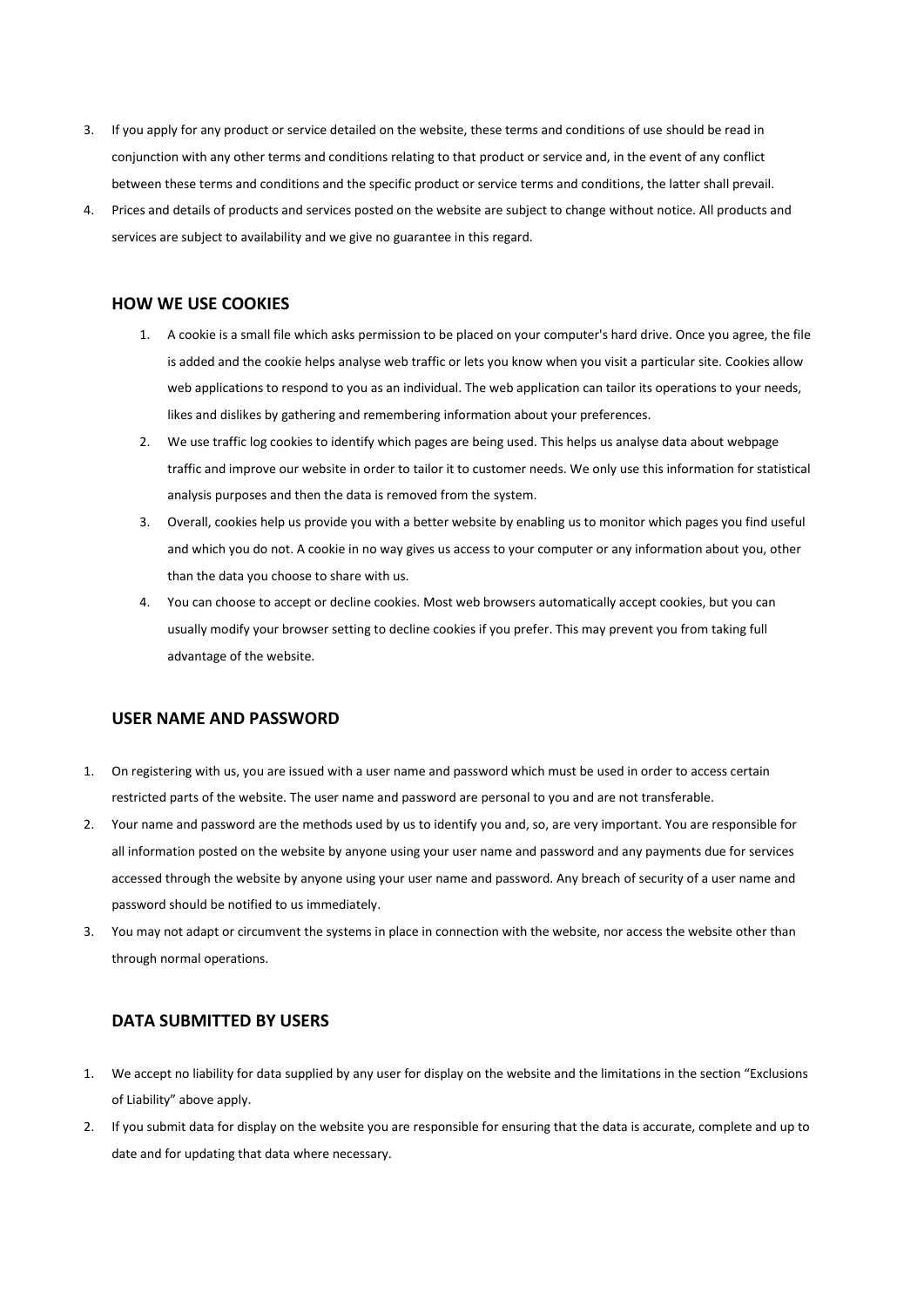- 3. If you submit data for display on the website you are responsible for ensuring that no data is uploaded or submitted which is untrue, defamatory, obscene or abusive or otherwise objectionable or in breach of any applicable laws or rights of third parties.
- 4. You warrant that you have taken all reasonable precautions to ensure that any data you upload or otherwise submit to the website is free from viruses and anything else which may have a contaminating or destructive effect on any part of the website or any other technology.
- 5. We reserve the right (without limiting our rights to seek other remedies) to remove offending material placed on the website that we consider to constitute a misuse of the website or which is otherwise harmful to other users of the website.
- 6. You will indemnify us for any claim or loss (including without limitation, economic loss) suffered by us arising out of your failure to observe any of the terms of this condition.
- 7. You may choose to restrict the collection or use of your personal information in the following ways:
	- whenever you are asked to fill in a form on the website, look for the box that you can click to indicate that you do not want the information to be used by anybody for direct marketing purposes
	- if you have previously agreed to us using your personal information for direct marketing purposes, you may change your mind at any time by writing to or emailing us at [email address]

We will not sell, distribute or lease your personal information to third parties unless we have your permission or are required by law to do so. We may use your personal information to send you promotional information about third parties which we think you may find interesting if you tell us that you wish this to happen.

You may request details of personal information which we hold about you under the Data Protection Act 1998. A small fee will be payable. If you would like a copy of the information held on you please write to [address].

If you believe that any information we are holding on you is incorrect or incomplete, please write to or email us as soon as possible at the above address. We will promptly correct any information found to be incorrect.

- 8. You should be aware that if you do not answer any question openly and honestly. Where you do make a misrepresentation,
	- (i) For reasonable misrepresentations, we will pay the claim.

(ii) For careless misrepresentations, we will consider a proportionate remedy, based on what we would have done had we known the facts.

(iii) For deliberate or reckless misrepresentations, the we may refuse the claim.

# **CREDIT AND DEBIT CARD TRANSACTIONS**

We retain the credit and debit card details you provide to us after payment has been made. This assists in reducing credit card fraud and enables us, where appropriate, to make any necessary refunds or collect any additional premiums or